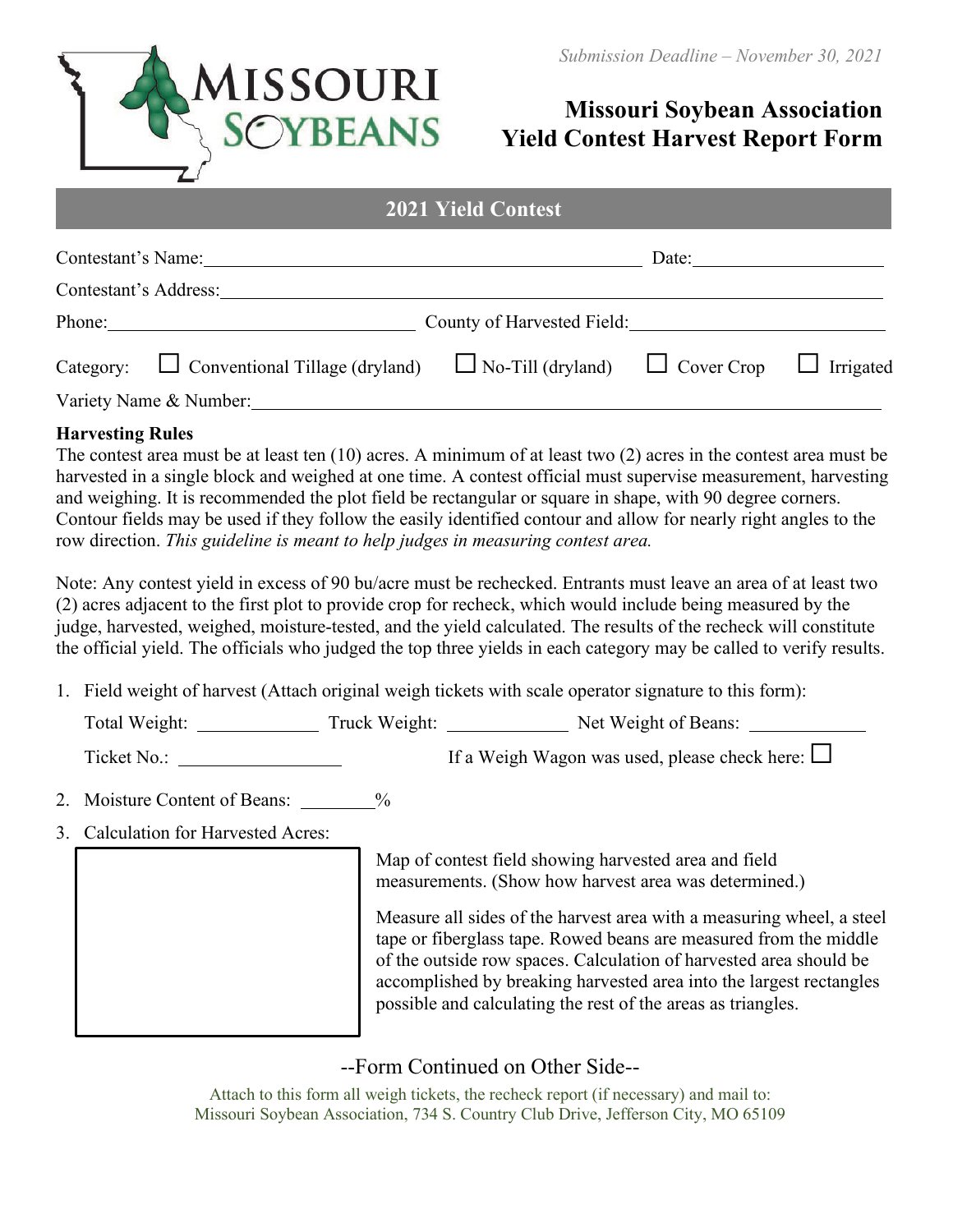## Rectangles:

|            |                                                    |                                        | Section $\_\_\_\_\_\$ length (ft.) x $\_\_\_\_\_\$ width (ft.) = $\_\_\_\_\_\_\_\_\$ sq. ft.                                                                                                                                   |          |  |
|------------|----------------------------------------------------|----------------------------------------|--------------------------------------------------------------------------------------------------------------------------------------------------------------------------------------------------------------------------------|----------|--|
|            |                                                    |                                        | Section $\_\_\_\_\_\$ length (ft.) x $\_\_\_\_\_\$ width (ft.) = $\_\_\_\_\_\_\_\_\$ sq. ft.                                                                                                                                   |          |  |
|            |                                                    |                                        | Section $\_\_\_\_\_\$ length (ft.) x $\_\_\_\_\_\$ width (ft.) = $\_\_\_\_\_\_\_\_\$ sq. ft.                                                                                                                                   |          |  |
| Triangles: |                                                    |                                        |                                                                                                                                                                                                                                |          |  |
|            |                                                    |                                        | Section $\frac{1}{\cos(1+x)}$ length (ft.) x $\frac{1}{\cos(1+x)}$ width (ft.) x .5 = $\frac{1}{\cos(1+x)}$ sq. ft.                                                                                                            |          |  |
|            |                                                    |                                        |                                                                                                                                                                                                                                |          |  |
|            |                                                    |                                        |                                                                                                                                                                                                                                |          |  |
|            |                                                    |                                        | $\frac{1}{2}$ Total sq. ft. $\div$ 43,560 = $\frac{1}{2}$ acres harvested                                                                                                                                                      |          |  |
|            | 1300 ft.                                           |                                        | NOTE: Minimum of two (2) acres required. Example:                                                                                                                                                                              |          |  |
| 100 ft.    | A                                                  | <b>Rectangle:</b><br>B<br>Triangle:    | <b>A-Section 900 length (ft.)</b> x 100 width (ft.) = 90,000 sq.ft.<br><b>B</b> -Section 400 length (ft.) x 100 width (ft.) x $.5 = 20,000$<br>sq.ft. Total sq. ft. $= 110,000$ sq. ft.                                        |          |  |
|            | 900 ft.                                            | <b>Total:</b>                          | 110,000 total sq. ft. $/$ 43,560 ft./acre = 2.53 acres harvested.                                                                                                                                                              |          |  |
|            | 4. Bushels Harvested (at 13% moisture):            |                                        |                                                                                                                                                                                                                                |          |  |
|            |                                                    |                                        | <u>Line 1 value x <math>[(100\%) - (Line 2)]</math></u><br>52.2 (lbs. per bu. of $13\%$ Soybeans) =                                                                                                                            | bu.      |  |
|            | 5. Bushels per Acre:                               |                                        |                                                                                                                                                                                                                                |          |  |
|            |                                                    | Line $4$ (bushels)<br>Line $3$ (acres) | $=$                                                                                                                                                                                                                            | bu./acre |  |
|            | these calculated figures are correct as presented. |                                        | We hereby certify we witnessed the measuring, harvesting and weighing of the above contest plot and agree                                                                                                                      |          |  |
|            |                                                    |                                        |                                                                                                                                                                                                                                |          |  |
|            |                                                    |                                        |                                                                                                                                                                                                                                |          |  |
|            |                                                    |                                        | Title: Company: Company:                                                                                                                                                                                                       |          |  |
|            |                                                    | Phone: County: County:                 |                                                                                                                                                                                                                                |          |  |
|            |                                                    |                                        | Contestant's Signature: New York: New York: New York: New York: New York: New York: New York: New York: New York: New York: New York: New York: New York: New York: New York: New York: New York: New York: New York: New York |          |  |

**\*Signature on this form gives MSA the right to publish all information concerning this contest. Mail immediately after completion. Keep a signed copy of all reports for your records.**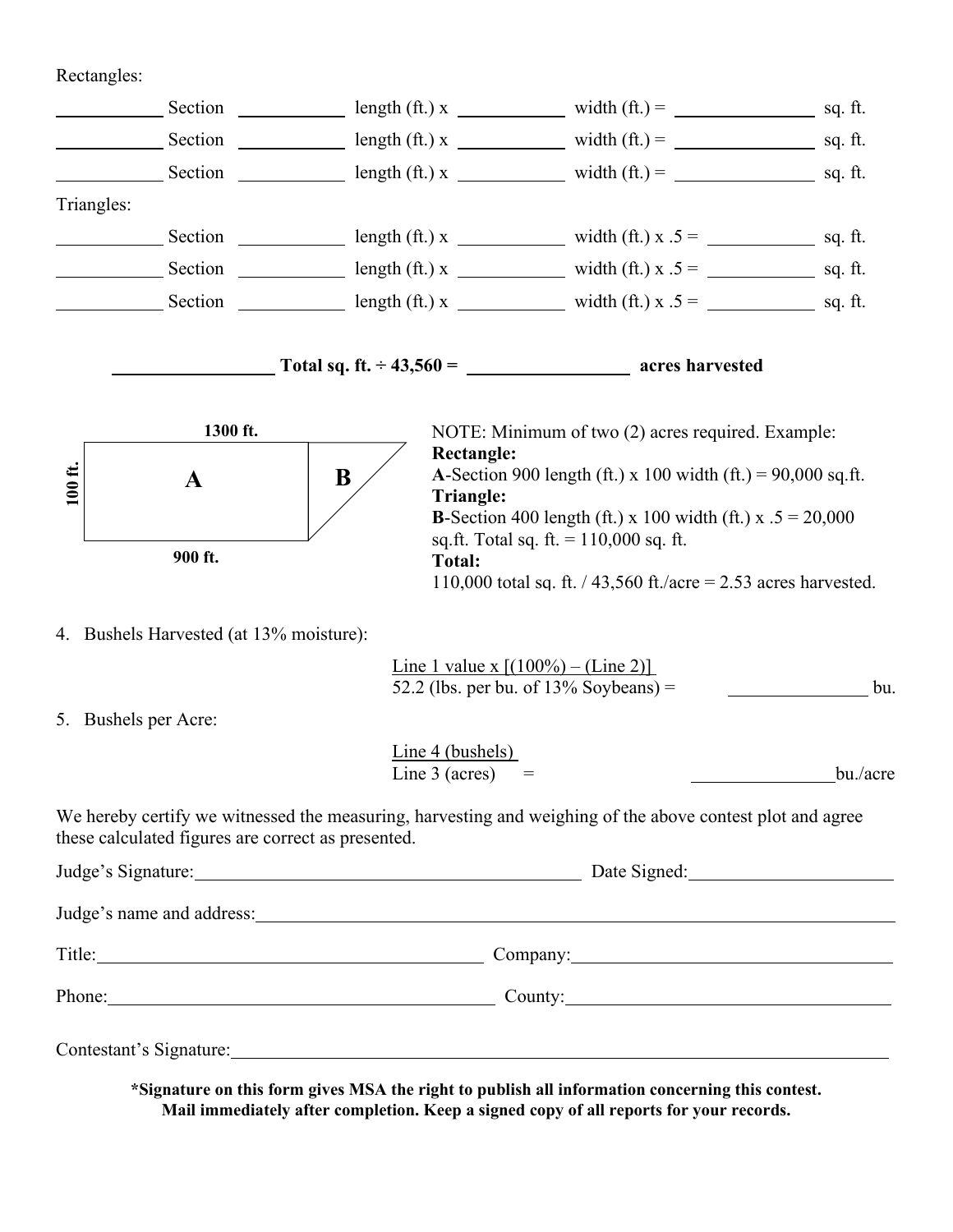

# **Missouri Soybean Association Yield Contest Harvest Recheck Form**

## **2021 Yield Contest**

Any contest yield in excess of 90 bu/acre must be rechecked. Entrant should leave an area of at least two acres adjacent (within 50 ft) to the first plot to provide crop for recheck. The recheck area will be measured, harvested, weighed, moisture tested, and the yield calculated by the judge or judges. The results of the recheck will constitute the official contest vield. Precision is important. **The results of the recheck will constitute the official yield.**

Contestant's Name: Date: Date: Contestant's Address: Phone: County of Harvested Field: Category: □ Conventional Tillage (dryland) □ No-Till (dryland) □ Cover Crop □ Irrigated Variety Name & Number: 1. Field weight of harvest (Attach original weigh tickets with scale operator signature to this form): Total Weight: Truck Weight: Net Weight of Beans: Ticket No.: If an on-farm scale was used, please check here:  $□$ 2. Moisture Content of Beans: \_ % 3. Calculation for Harvested Acres: Map of contest field showing harvested area and field measurements. (Show how harvest area was determined.) Measure all sides of the harvest area with a measuring wheel, a steel tape or fiberglass tape. Rowed beans are measured from the middle of the outside row spaces. Calculation of harvested area should be accomplished by breaking harvested area into the largest rectangles possible and calculating the rest of the areas as triangles.

--Form Continued on Other Side—

Missouri Soybean Association, 734 S. Country Club Drive, Jefferson City, MO 65109